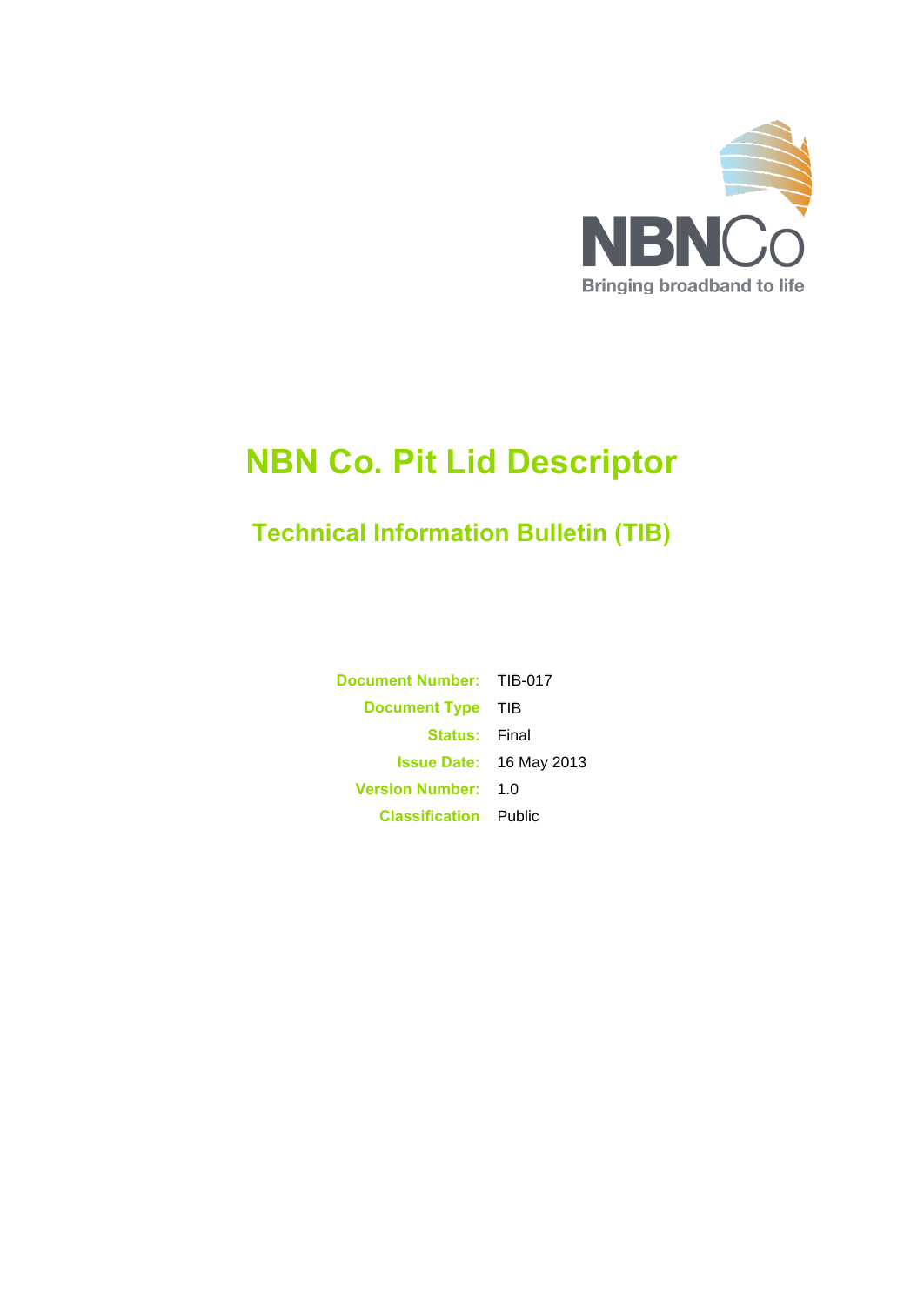### **Disclaimer**

This document is provided for information purposes only. This document is subject to the information classification set out on the top of each page. If no information classification has been included, this document must be treated as UNCLASSIFIED, SENSITIVE and must not be disclosed other than with the consent of NBN Co. The recipient (including third parties) must make and rely on their own inquiries as to the currency, accuracy and completeness of the information contained herein and must not use this document other than with the consent of NBN Co.

Copyright © 2013 NBN Co Limited. All rights reserved.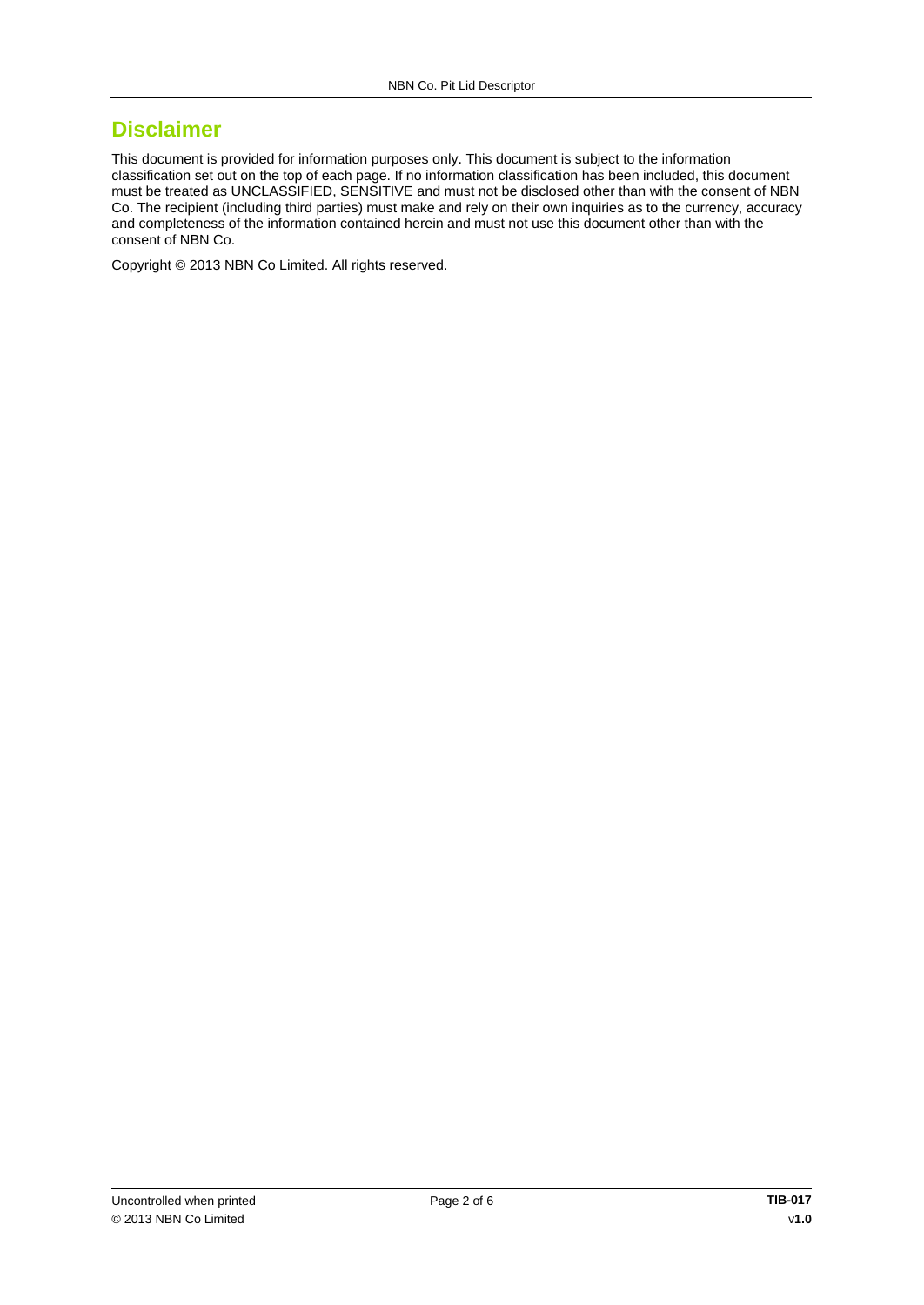# **Purpose**

The NBN Co. requirements for pit lids have been updated in document: CTO-194: Deployment of the NBN Co. Conduit and Pit Network – Guidelines for Developers version 2.0 and upwards.

NBN Co. seeks the introduction of revised pit lids in a compressed timeframe and have previously engaged suppliers.

It is anticipated that within three months from the date of this Technical Information Bulletin, the product will be made available for deployment.

# **Scope**

The requirements for the pit lids are defined in Appendix A of this Technical Information Bulletin.

# **Approach**

To assist with the transition, tooling and logistics, NBN Co. has identified the following stepped approach:

- Where possible, the new pit lids should be introduced with immediate effect.
- Where existing stocks are held, these are to be depleted over the next three months from the date of this technical bulletin and in parallel, development of the new pit lid shall commence.
- During July 2013, an assessment will be made as to a final cut over date to the new standards; expected to be no later than 30<sup>th</sup> September 2013.
- Accepting a potential delay in the labelling of pit lids, in the interim all Suppliers are to manufacture pit lids which meet as a minimum the Australian Standards as detailed in CTO-194: Deployment of the NBN Co. Conduit and Pit Network – Guidelines for Developers version 2.0 and upwards.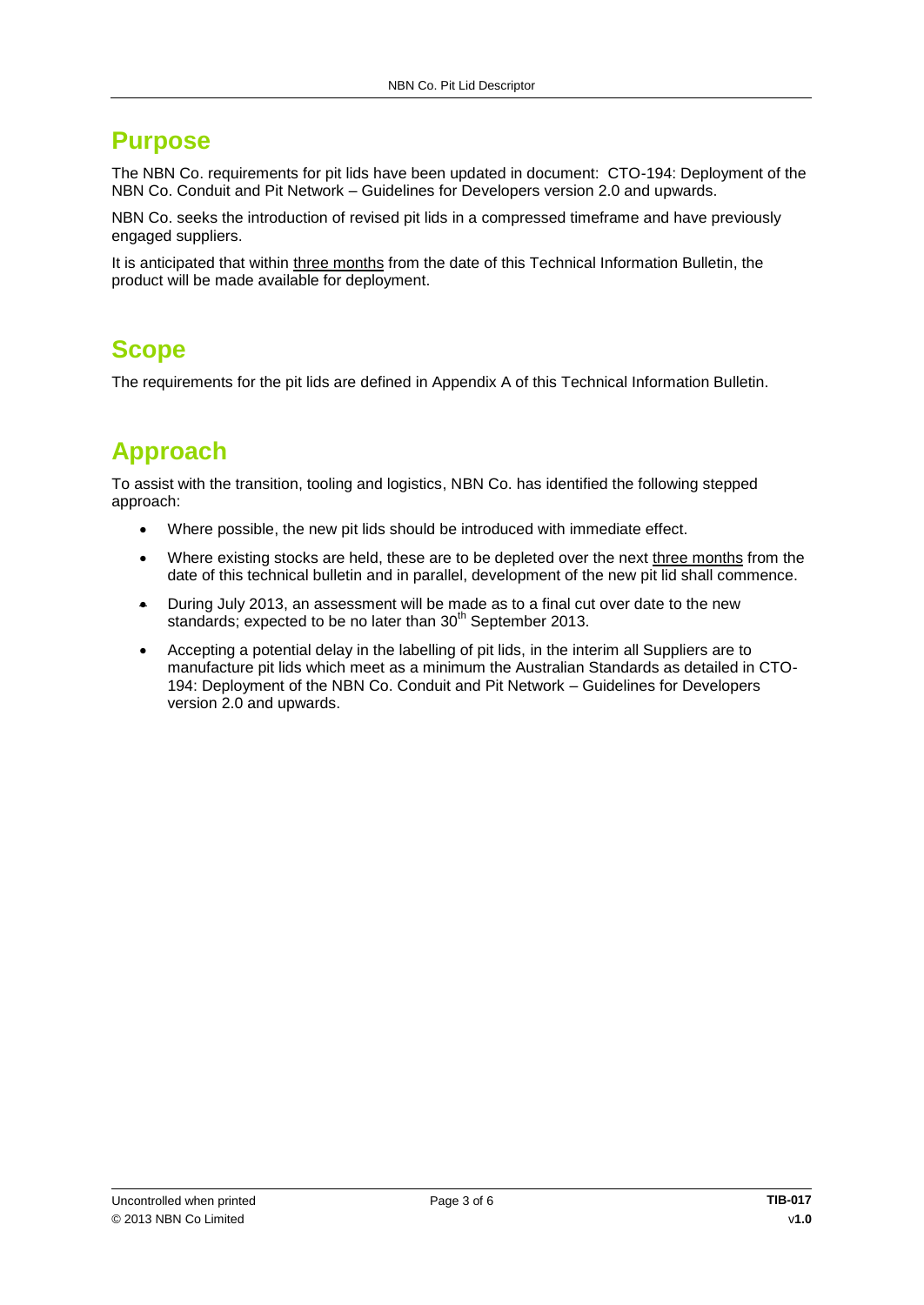# **Summary**

Pre 30<sup>th</sup> September 2013:

- Before this date, a site that is submitted for Practical Completion or where works are already underway in anticipation of Practical Completion, the Pit lids **should** conform to the specifications detailed in CTO-194: Deployment of the NBN Co. Conduit and Pit Network – Guidelines for Developers version 2.0 and upwards.
- It is acceptable for developers to use pit lids that display the descriptor of 'Comms' or 'Communications' and no indication of pit lid weight.

Post 30th of September 2013:

 For any site work that commences after this date and is submitted for practical completion, pit lids **must** conform in entirety to the specifications detailed in CTO-194: Deployment of the NBN Co. Conduit and Pit Network – Guidelines for Developers version 2.0 and upwards.



#### **IMPORTANT:**

If a pit lid has no indication of weight. Refer to the Safety Alert in Appendix B or access the file at the following location: [http://edrms2010.nbnco.net.au/hse/Shared/Safety%20Alert%20-](http://edrms2010.nbnco.net.au/hse/Shared/Safety%20Alert%20-%20Pit%20Lids%20Missing%20Weight%20Stamp.pdf) [%20Pit%20Lids%20Missing%20Weight%20Stamp.pdf](http://edrms2010.nbnco.net.au/hse/Shared/Safety%20Alert%20-%20Pit%20Lids%20Missing%20Weight%20Stamp.pdf)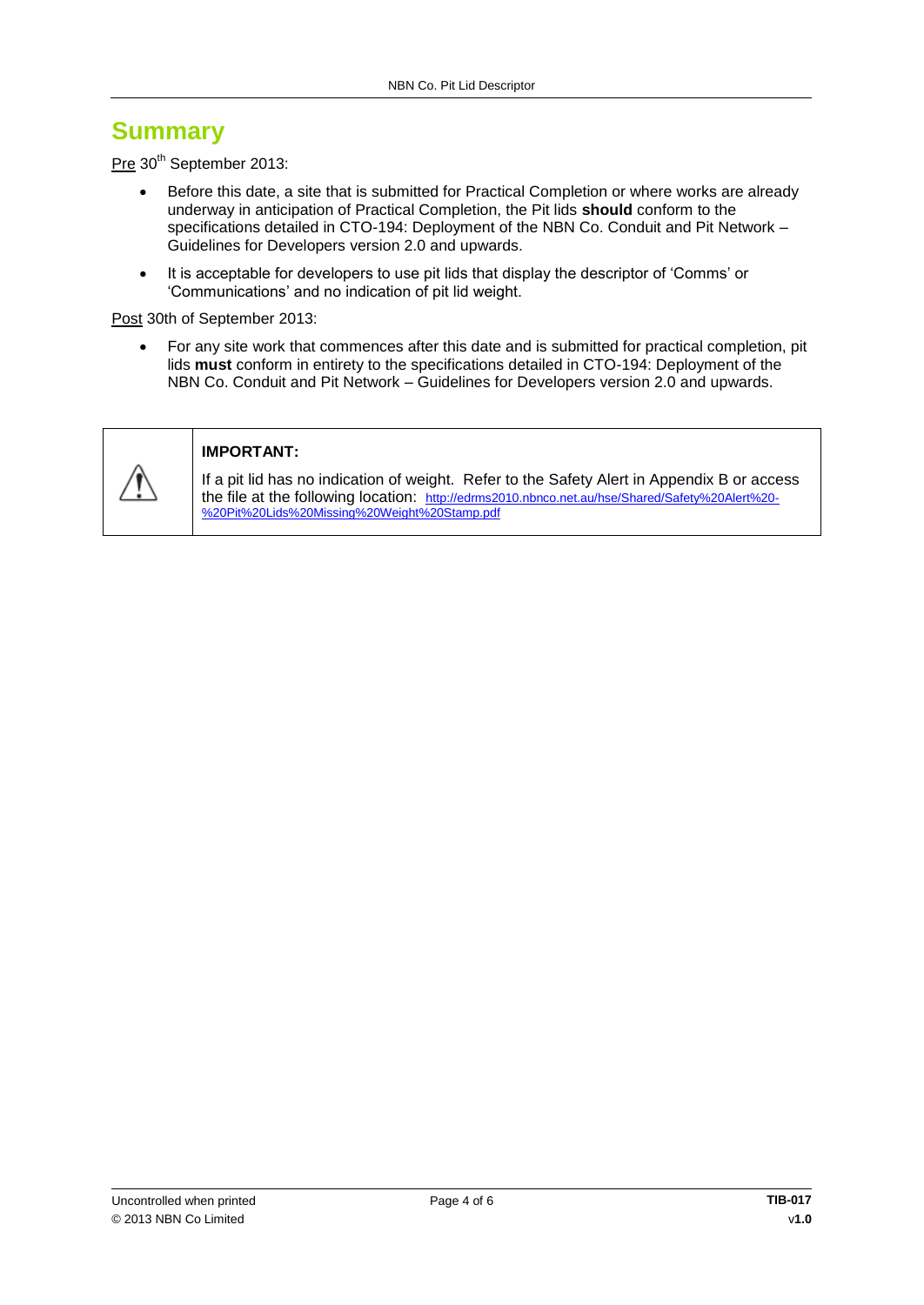# **Pit and Lid Requirements**

#### Extracted from: *CTO-194: Deployment of the NBN Co. Conduit and Pit Network – Guidelines for Developers version 2.0*

Pits and lids selected must meet the following minimum requirements:

- The pit construction must ensure that the top rim of the lid will not warp or bend when installed as per the manufacturer's specifications
- The pit and its fittings must not have exposed sharp edges
- Pit lids must weigh no more than 38 kg each (which may mean larger pits have split-lids), with the weight of the lid clearly labelled on the lid
- Pit lids must have a pit lid lifting tool hole at each end of the lid (or at each end of each split-lid part) capable of being used with an industry accepted lifting tool
- Pit lid lifting holes must be designed to prevent the insertion of materials including needle sharps (for example, by fitting a gasket)
- Pit lid surfaces must be designed to prevent water gathering/pooling and have a slip resistance rating for wet conditions compliant with AS/NZS 4586 Slip resistance classification of new pedestrian surface materials. A certificate of compliance from an independent laboratory must be available as evidence
- Pits and pit lids must have a load rating suitable for the location it is installed in as per AS 3996 Access covers and grates. A certificate of compliance from an independent laboratory must be available as evidence
- The pit lids shall be embossed with the descriptor of 'NBN'. The descriptor should resemble the format displayed in [Figure 1.](#page-4-0)
- The descriptor shall:
	- o Be positioned in the centre of the lid
	- o Be embossed in alignment with the longest side of the pit lid
	- o Be approximately 200mm in length with the height dictated by the typeface used
	- o Use the typeface Arial
	- o Use capital letters.



<span id="page-4-0"></span>Figure 1 – Required Descriptor Format